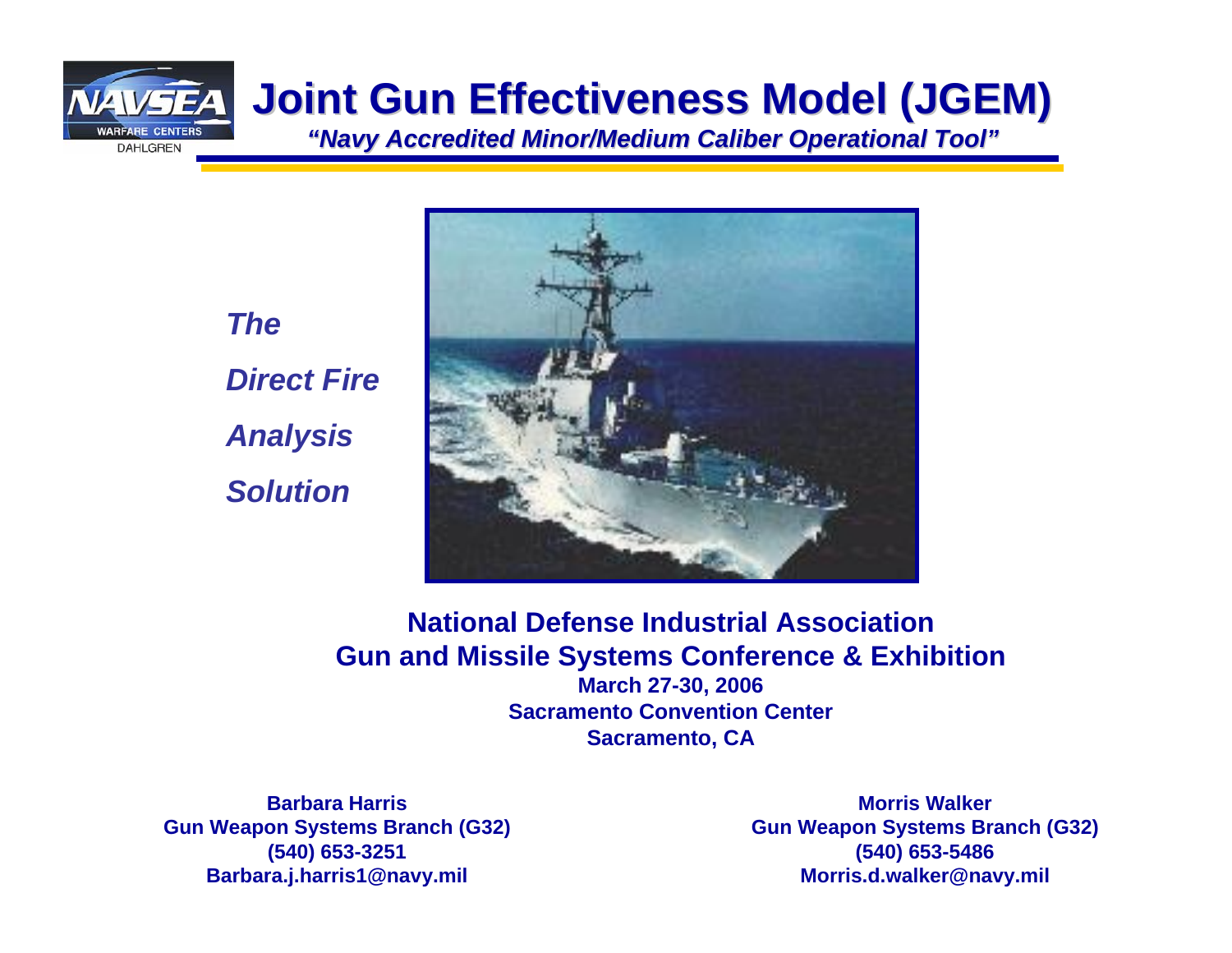



- Model Description
- Model History
- Methodology Overview
- Input / Output
- Future Enhancements (Air Bursting Methodology, Graphics)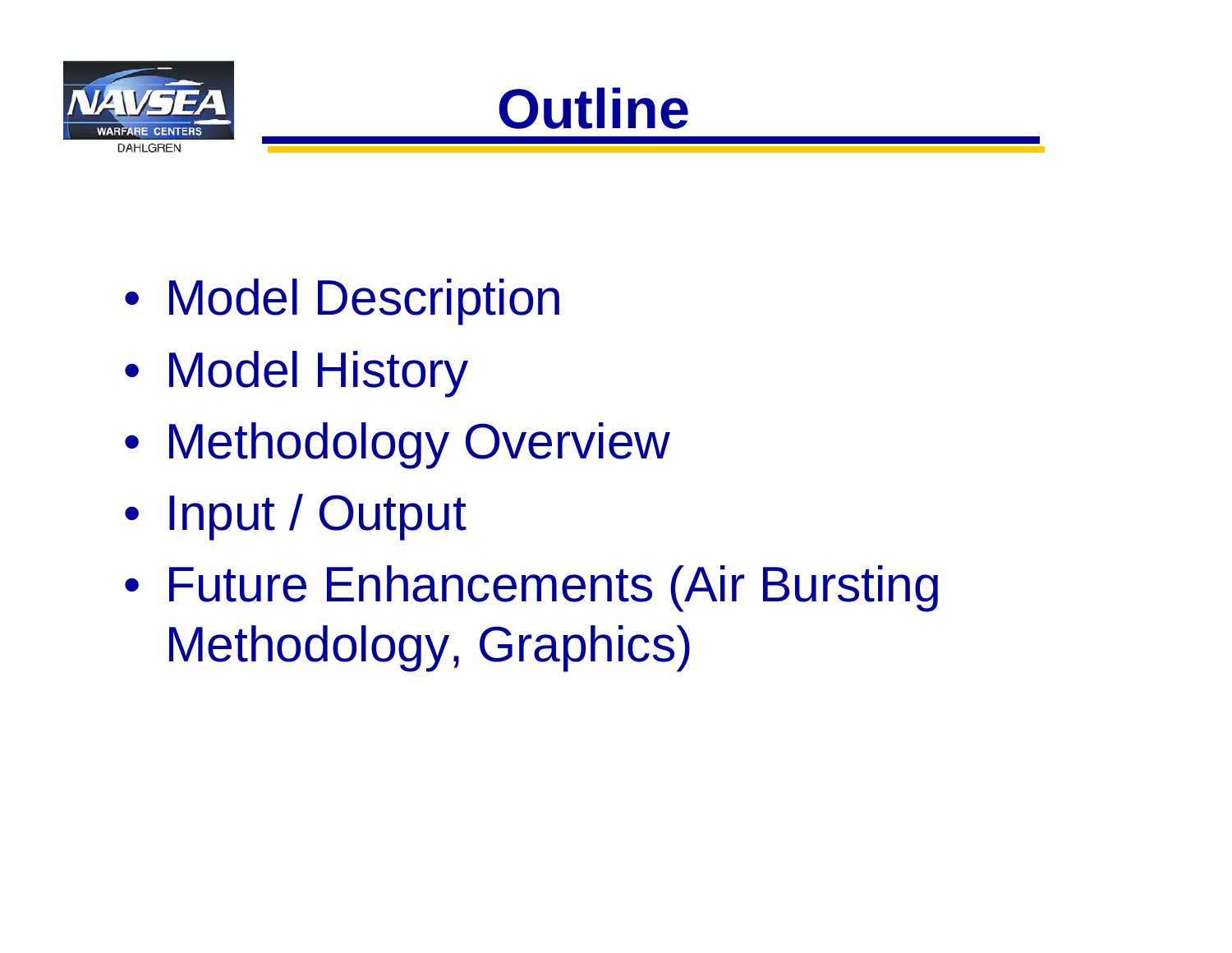

# **JGEM Description**

*Operational tool for direct fire evaluation of minor/medium caliber gun systems firing against single and multiple targets.* 

#### PURPOSE:

- Predicts effectiveness for direct fire engagements
- Analyze system sensitivities
- Tool for system concept and trade studies

### FEATURES:

- Monte Carlo Simulation
- Models Direct Fire Engagements
- Adaptability to various Gun Weapon Systems
- Error Budget-based System Accuracy
- 3-D Target & Shooter Path (position data)
- Range Table Ballistics
- Single & Multiple Target Capability
- Statistical Output
- User-Friendly Graphical User Interface (GUI)
- JTCG/ME Accredited Model (Dec 2001)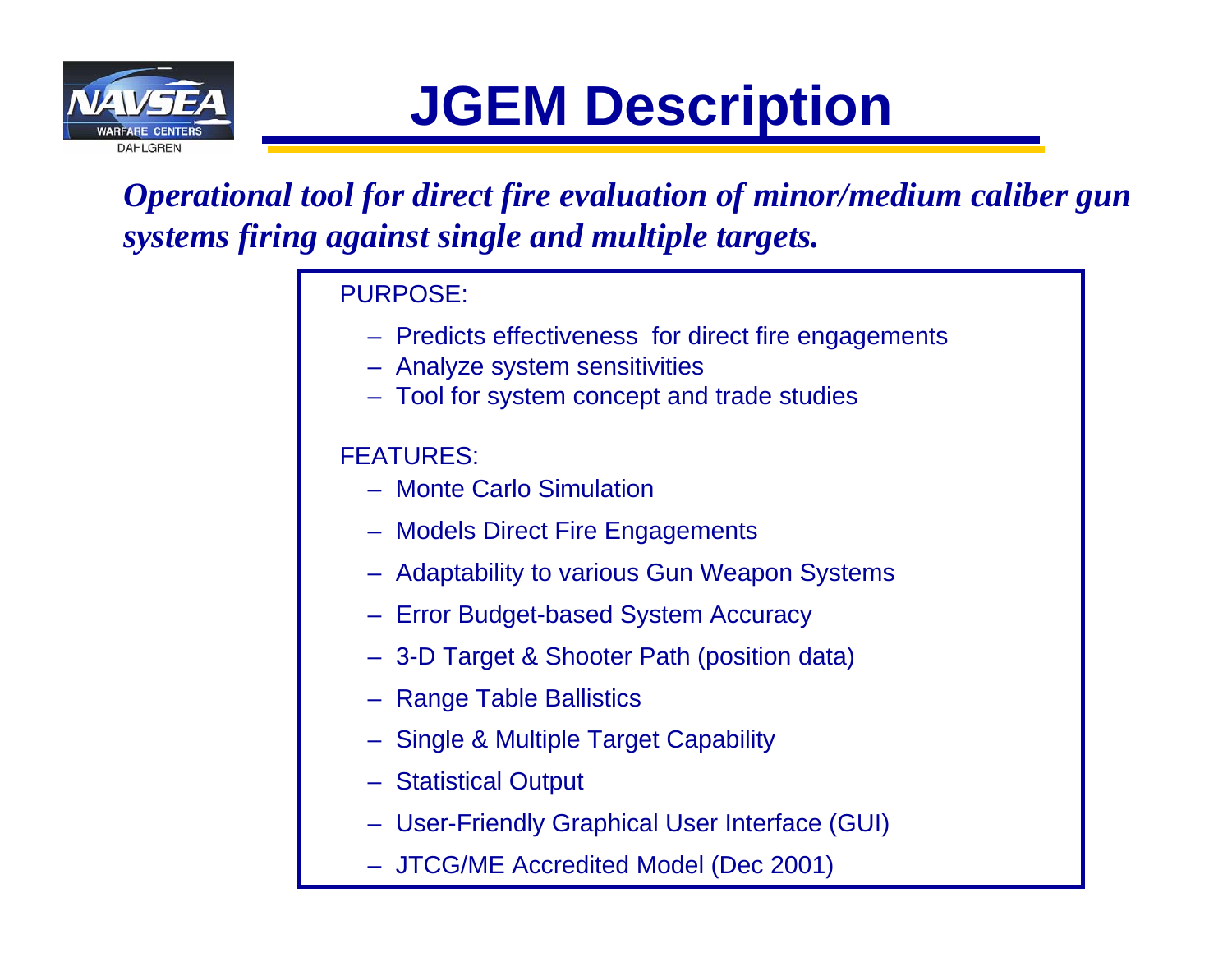

**WARFARE CENTERS DAHLGREN** 

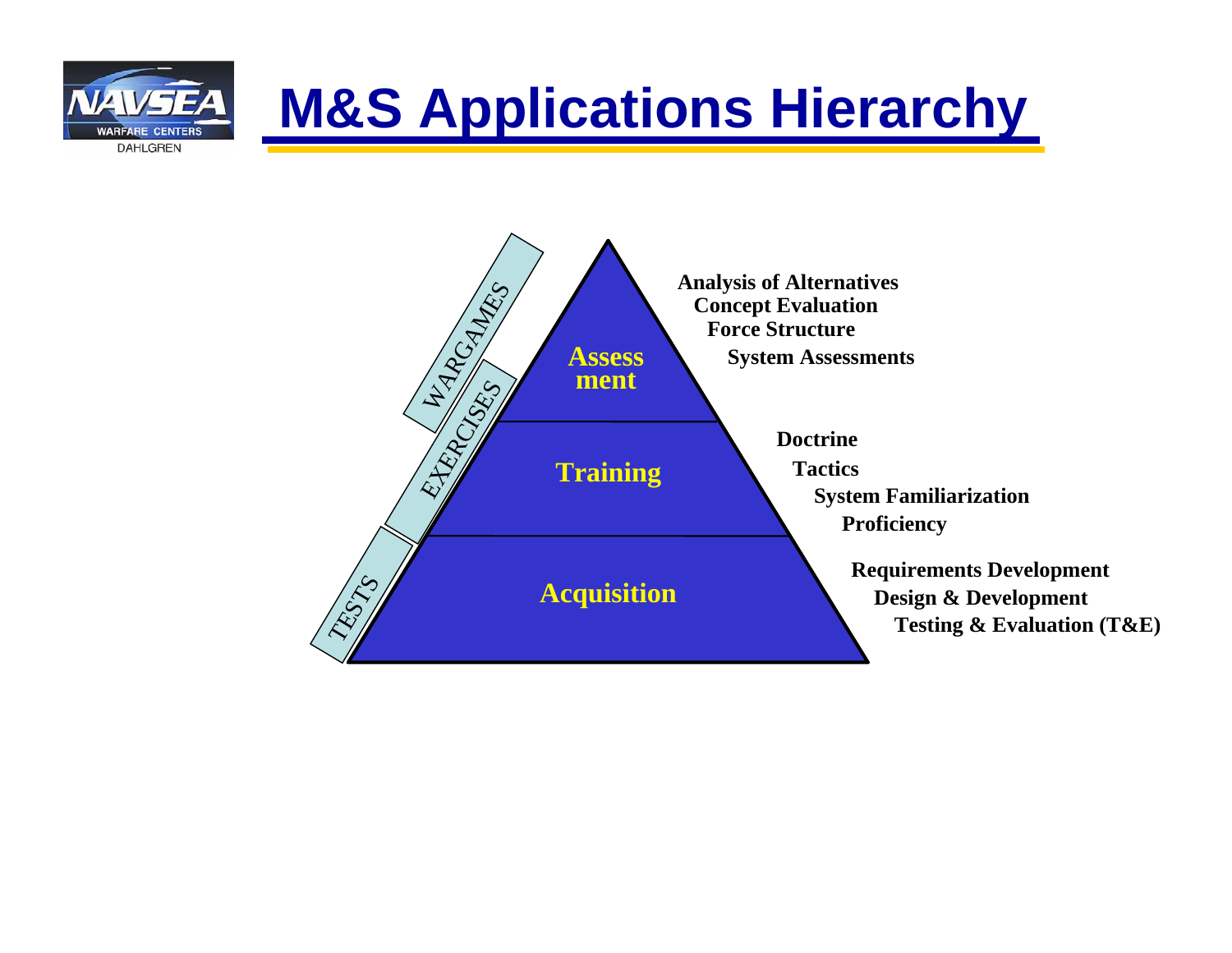

## **JGEM Development History**

#### **Original MGEM** Developed by the Army Materiel Systems Analysis Activity (AMSAA) written to provide a computerized model to quantify the advantages of developing new air defense guns.

COEA Used of MGEM for system effectiveness**MGEM** Released and studied the effectiveness of that classof air defense guns whose design was based on Modern**Control Theory** 

**1984**

AMCGS/SWPS MGEM changes Made For 2000 modified version Compliance with JWES 2.0 Requirements Document and Procedures for Acceptance of Software by JTCG/ME.calculating gun

**2000 1982 1999 2001 1993**

Verification Completed by UDLP.

**Graphical** Users Interface **Started Documentation** For Users Guide Completed.

JGEM, Reengineered version Approved for Accreditation LCSby JTCG/ME Dec. 2001

Conduct SUW studies: Deep Water, LPD17, N76, LHAR,

**2001 – 2006**

> Incorporate Airbursting Methodology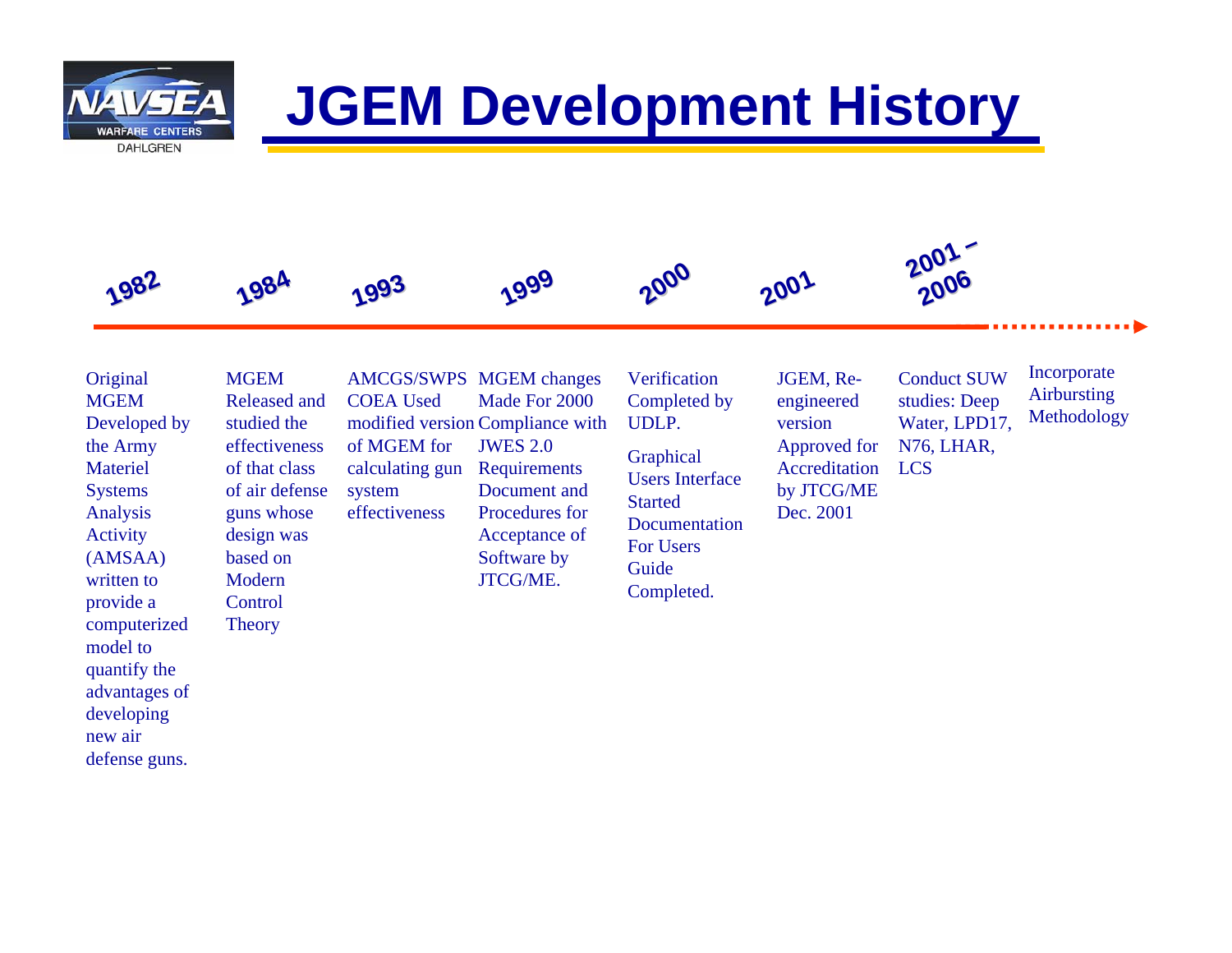

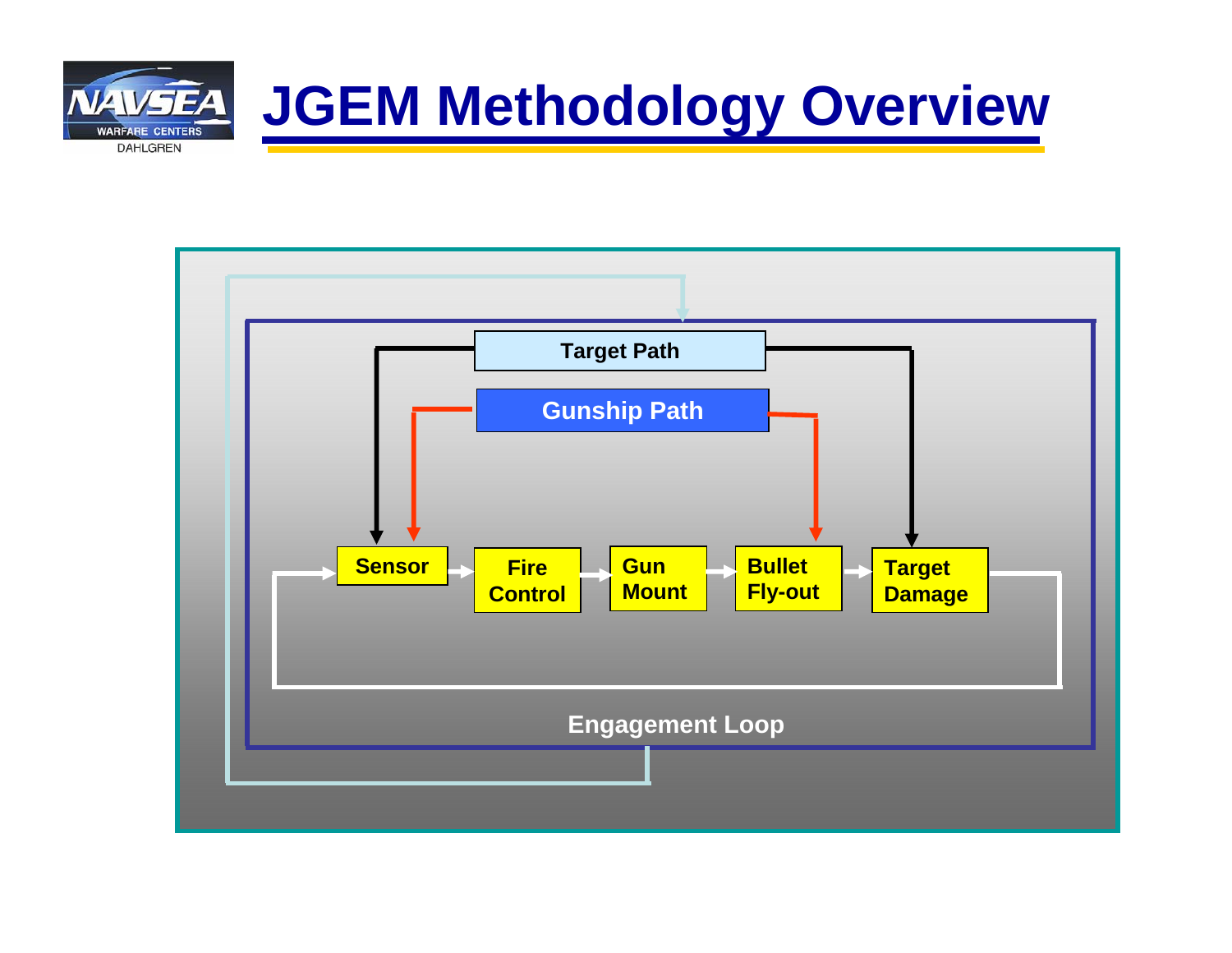

**JGEM Methodology**

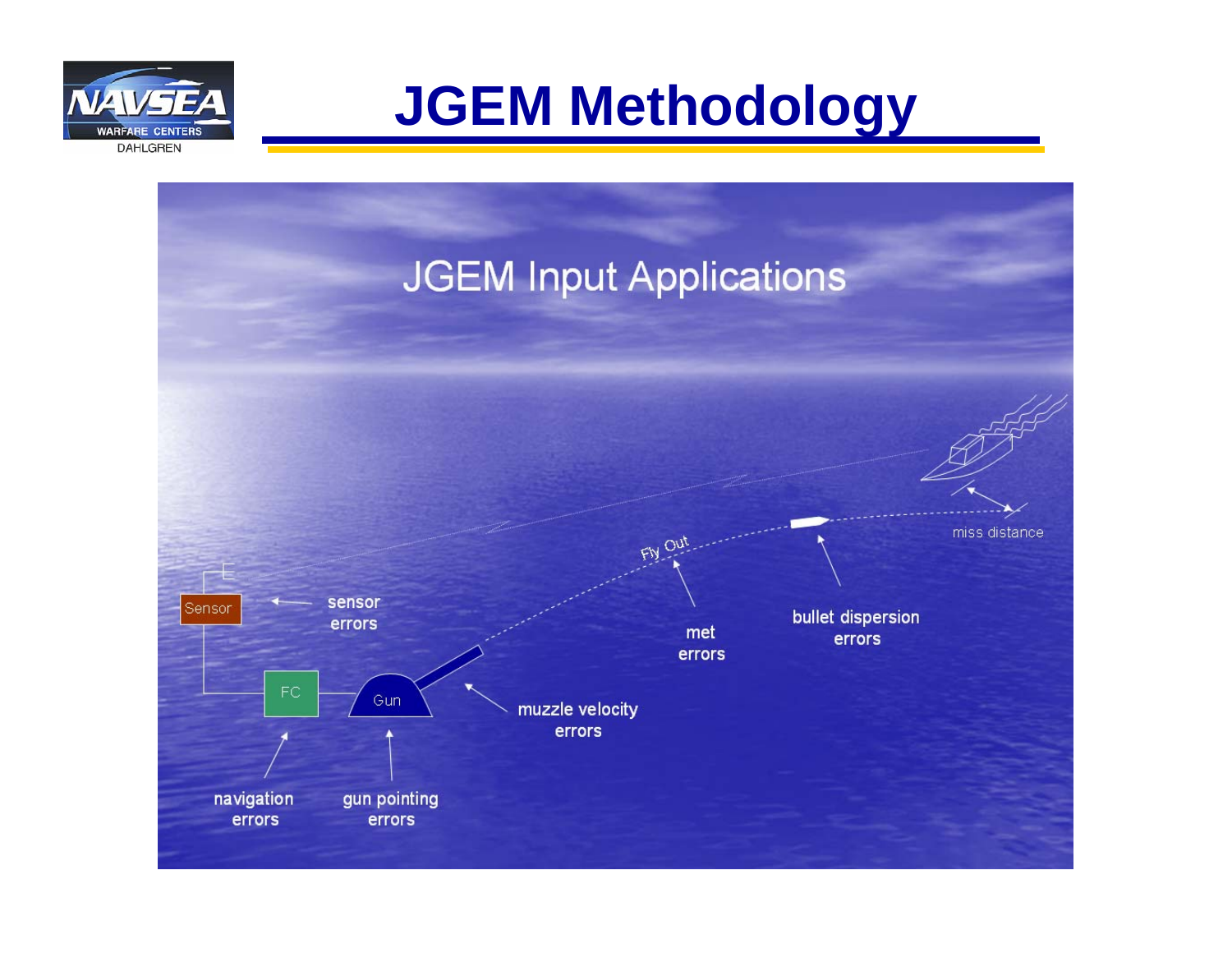

## **JGEM Input Error Budget JGEM Input Error Budget**

| <b>AMMUNITION</b>      |                      | <b>Range Table</b> | <b>Muzzle Velocity (m/s)</b> | Reference(s) |
|------------------------|----------------------|--------------------|------------------------------|--------------|
| Round 1                |                      | <b>Yes</b>         | 1000                         |              |
| Round 2                |                      | <b>Yes</b>         | 1020                         |              |
|                        |                      |                    |                              |              |
| <b>SENSOR</b>          | <b>Rnd-Rnd Error</b> |                    | <b>MPI</b>                   |              |
| Range                  | 2 meters             |                    | 5 meters                     | 2, 6         |
| <b>Azimuth</b>         | $0.2$ mils           |                    | $0.2$ mils                   | 2, 6         |
| <b>Elevation</b>       | $0.1$ mils           |                    | 0.1 mils                     | 2, 6         |
| <b>GUN POINTING</b>    | <b>Rnd-Rnd Error</b> |                    | <b>MPI</b>                   |              |
| <b>Azimuth</b>         | $0.5$ mils           |                    | $0.5$ mils                   | 3, 4, 5      |
| <b>Elevation</b>       | $0.3$ mils           |                    | $0.2$ mils                   | 3, 4, 5      |
| <b>AMMUNITION DATA</b> | IV Error (m/s)       |                    |                              |              |
|                        | <b>MPI</b>           | <b>Rnd-Rnd</b>     |                              |              |
| Round 1                | 5                    | 3                  |                              | 7,8          |
| Round 2                | 5                    | 3                  |                              | 7,8          |

**Other JGEM Inputs Required:**

**Fire Control Cycling Time: Track Settling Time:**

**Magazine Capacity:**

**Rate of Fire:**

**Burst Size:**

**Kill Assessment Time** 

**Target Acquisition Time**

| 0.05 seconds   |  |
|----------------|--|
| 1 seconds      |  |
| 300 rounds     |  |
| <b>200 rpm</b> |  |
| 5 rounds       |  |
| 5 seconds      |  |
| 5 seconds      |  |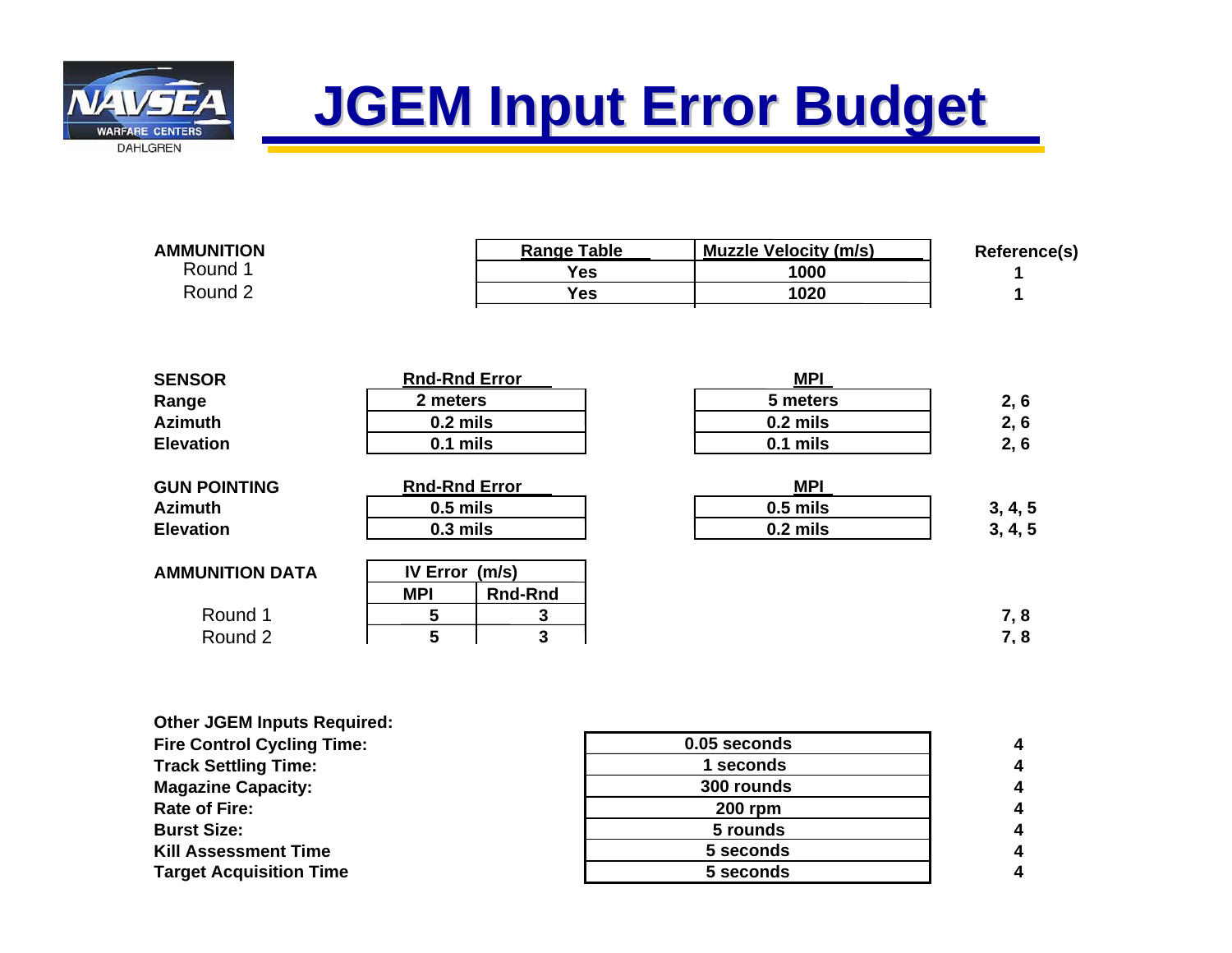

### **JGEM Input JGEM Input Target Path/Firing Ship Path Target Path/Firing Ship Path**

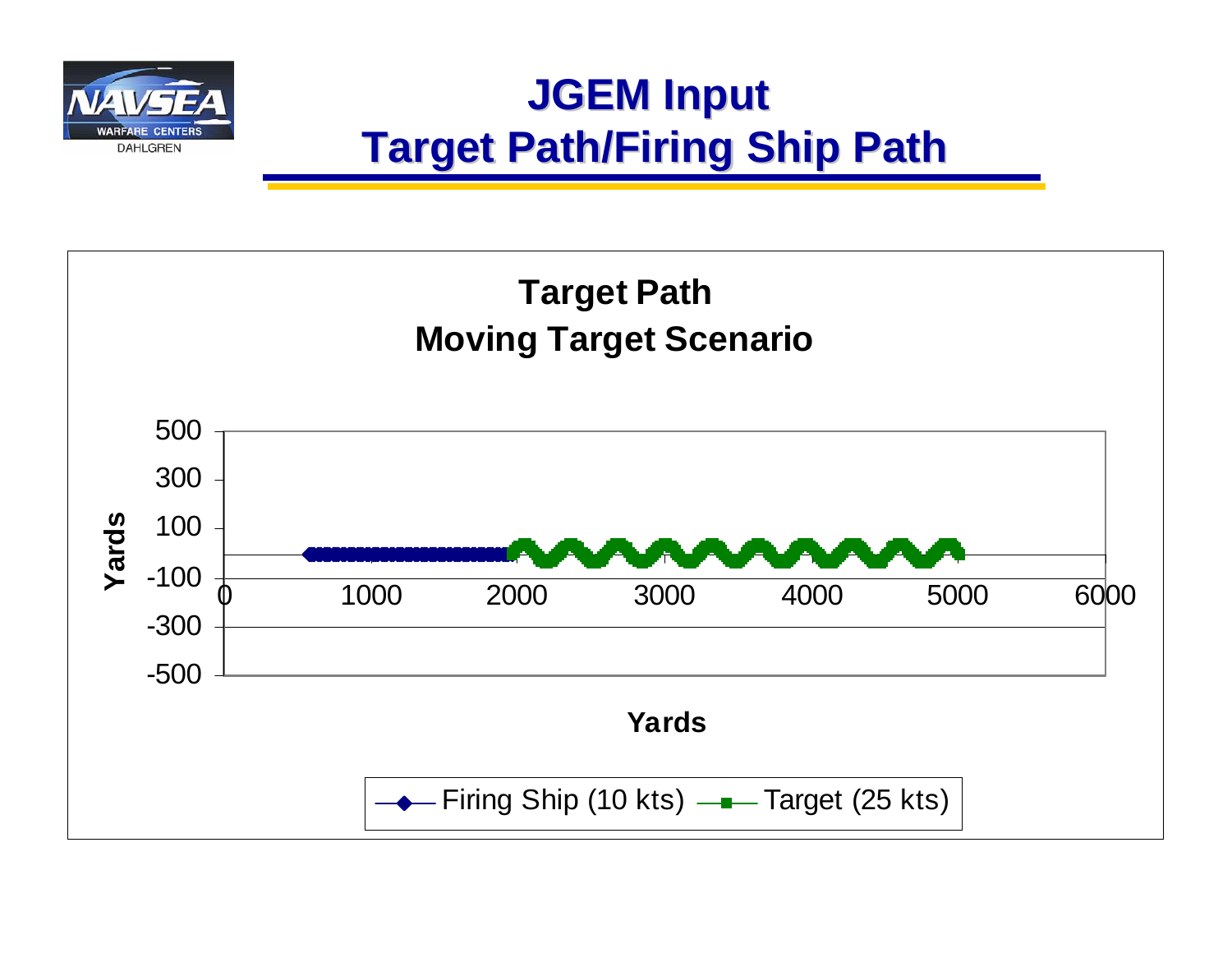

## **JGEM Output**

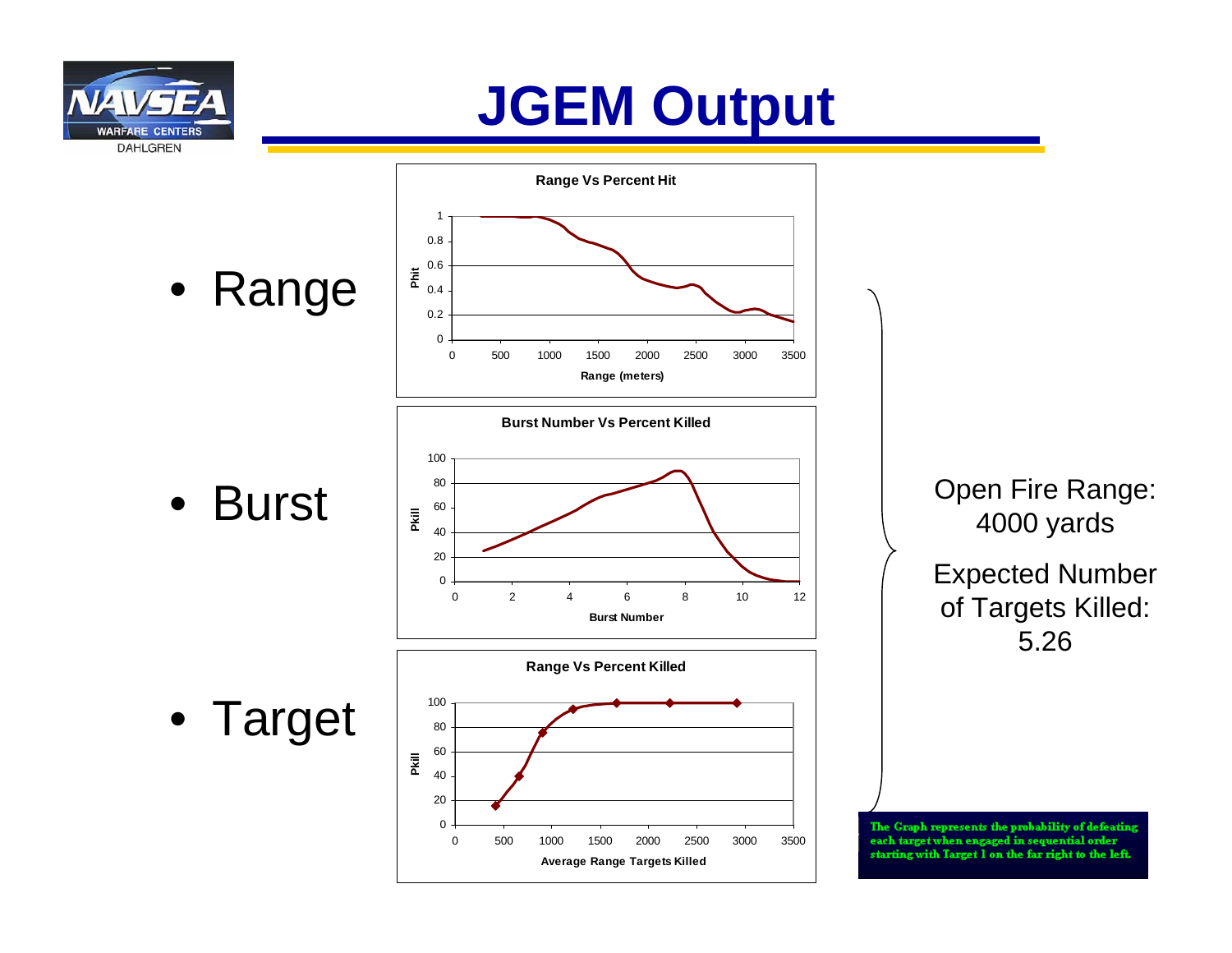

### **Evaluation of Air Burst Munitions - Methodology Overview**

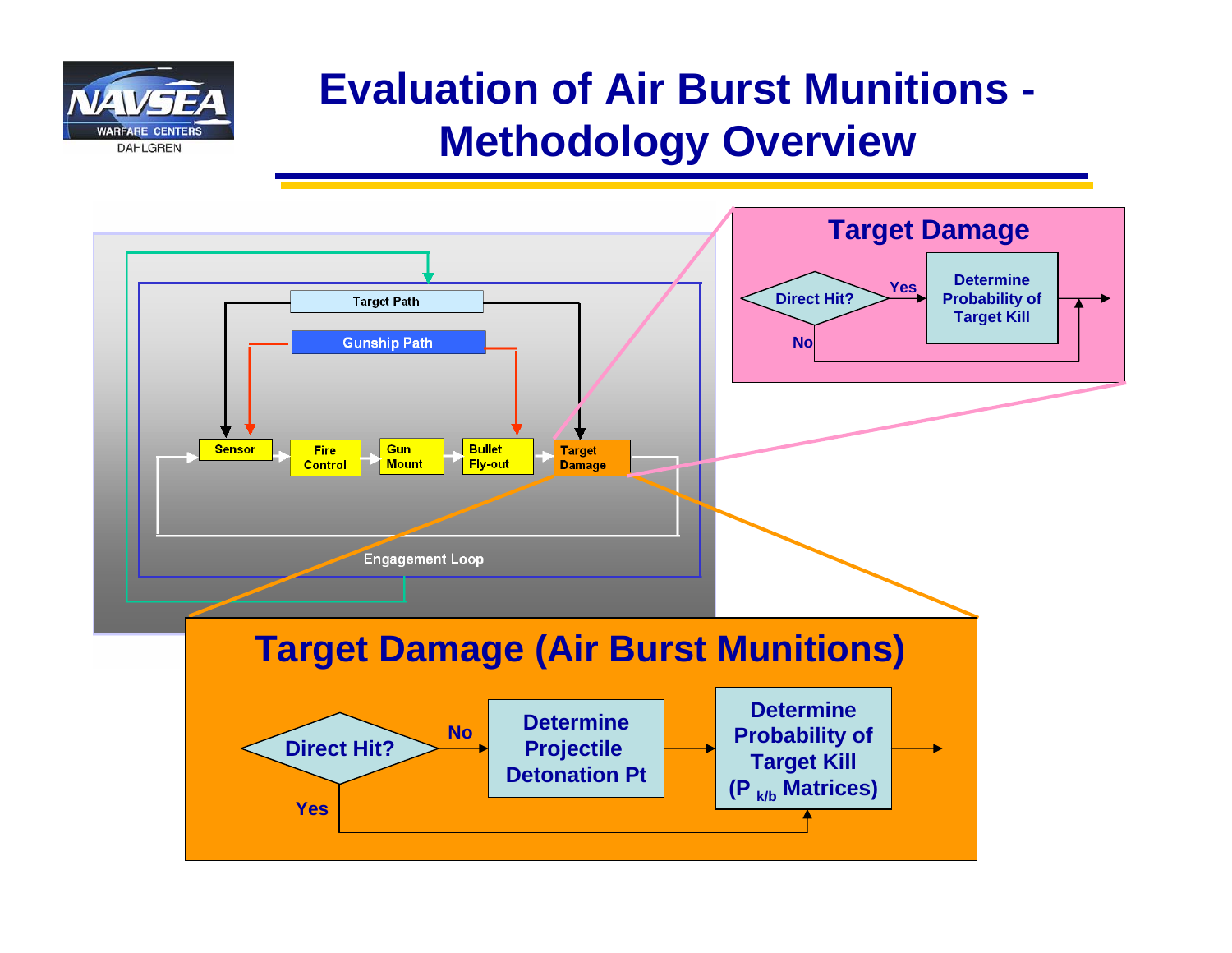

### **JMAE Probability of Kill Data**

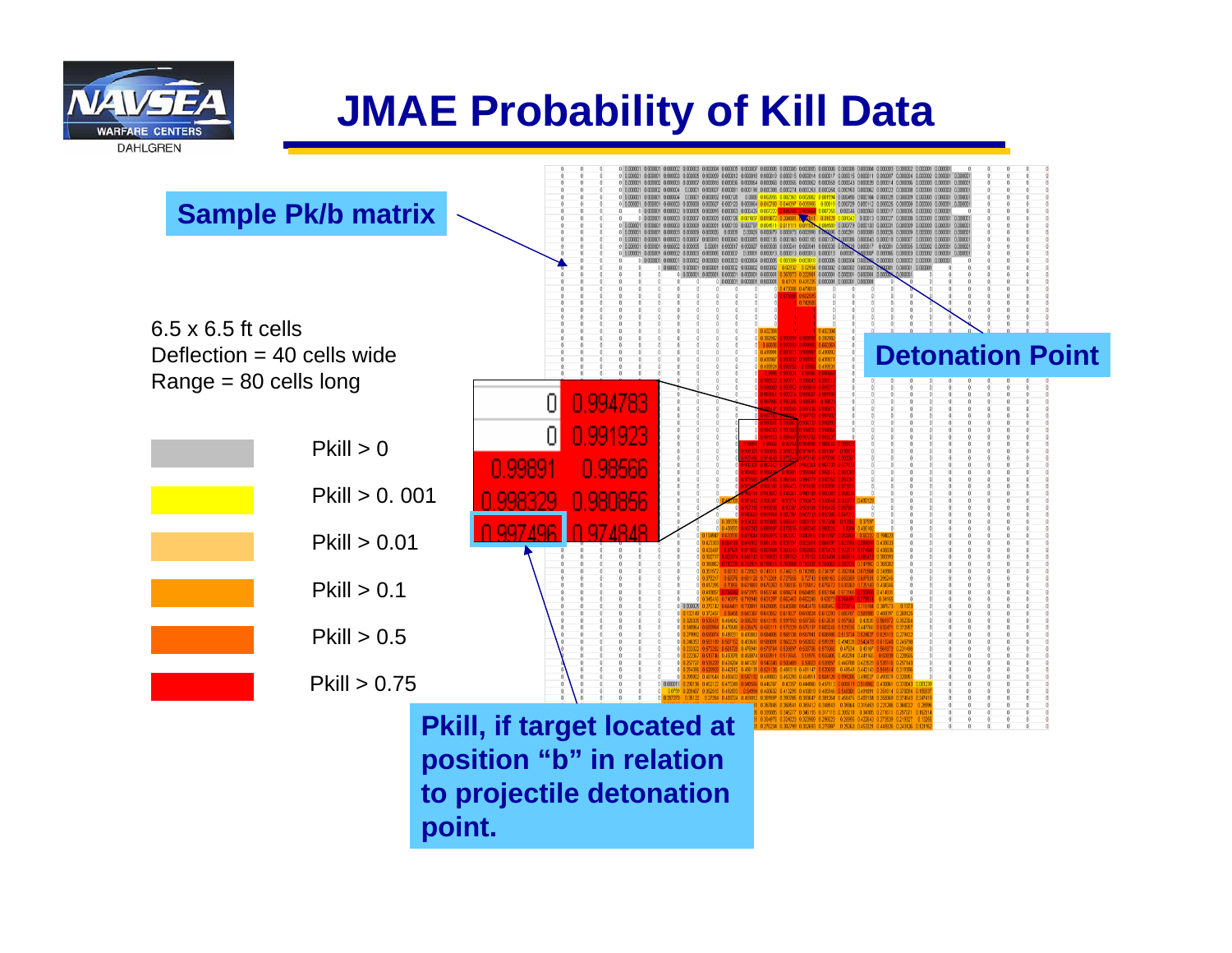## **JGEM/JMAE P<sub>k/b</sub> Matrix Design**

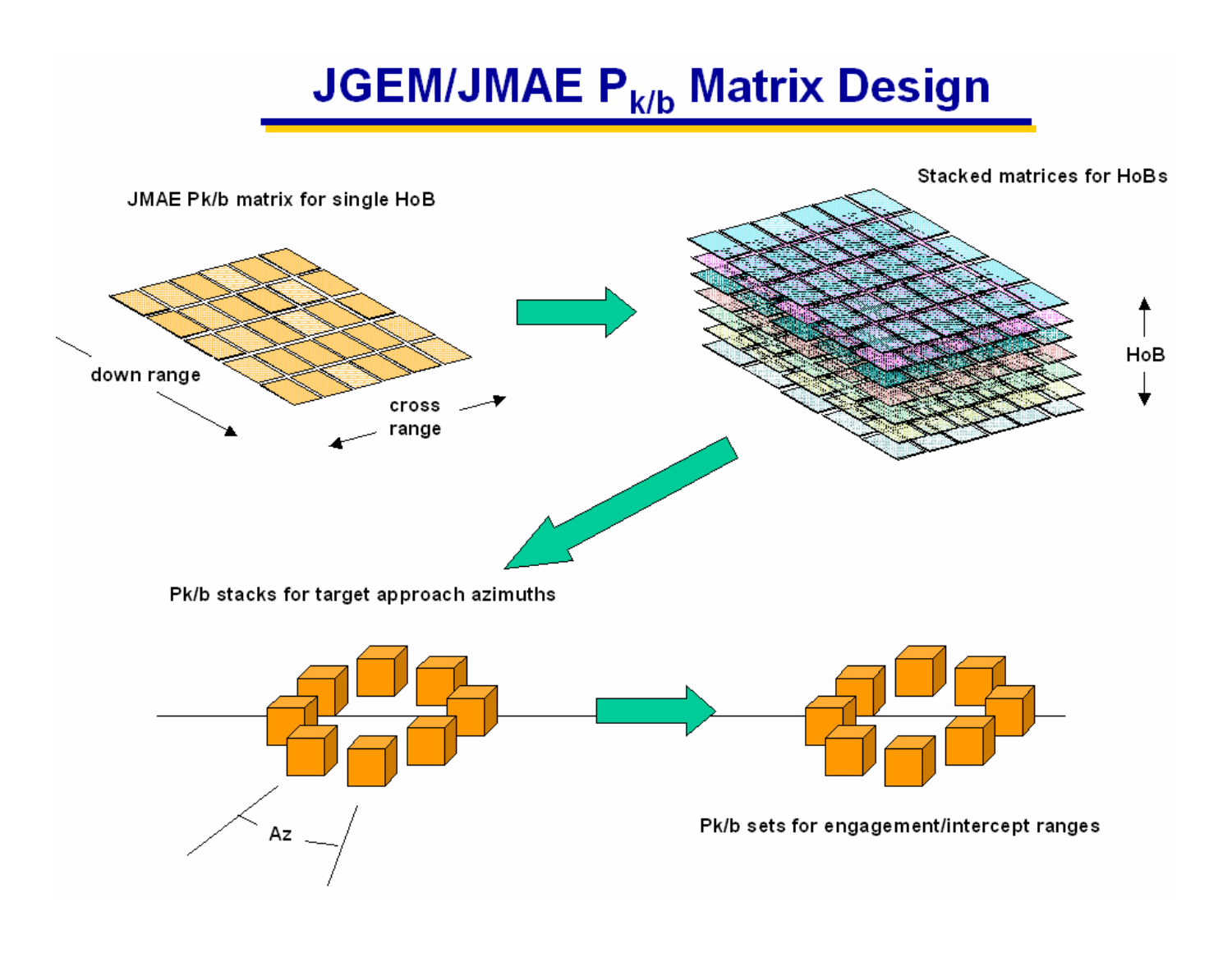

## **AIR BURSTING MUNITIONS**



**30mm AHEAD**

#### **Controlled Detonation Munitions**

Pre-formed pellets dispersed in a pre-determined pattern prior to projectile impact on target



#### **5-Inch KE-ET**

#### **Kinetic Energy Rounds**

Pre-formed spherical pellets expelled by low impulse detonation charge and radial dispersion achieved via projectile spin momentum



#### **5-Inch HE-ET, HE-CVT, HE-MFF**



**Future Air Burst Munitions Types**

#### **High Explosive Rounds**

Blast-fragmentation munitions which eject naturally forming shell casing fragments at high velocities

Methodology will allow accurate effectiveness assessments of all types of air bursting munitions.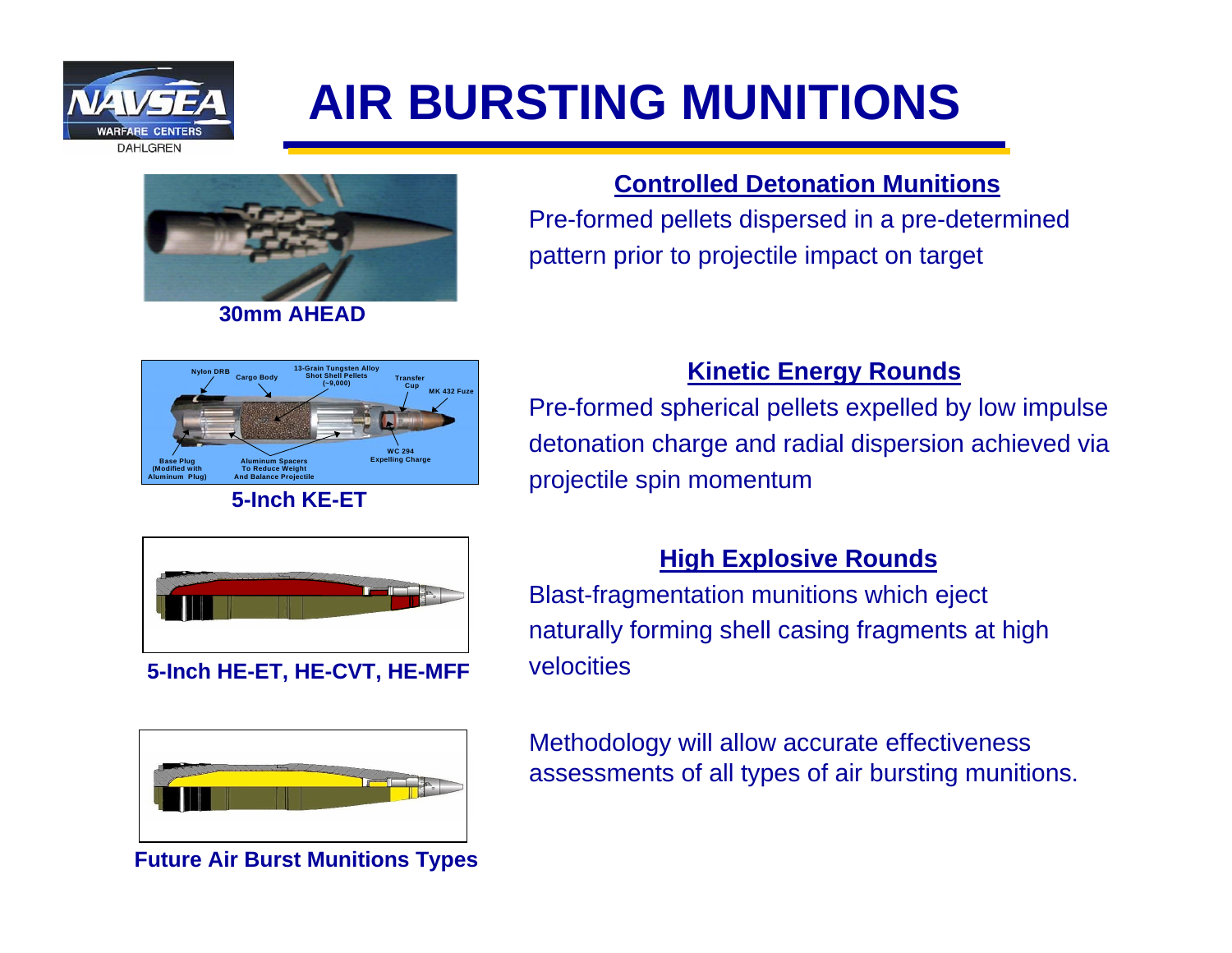

### **FUZING IN JGEM**

### **Timed Fuzes**

- CVT Fuzes
- ET Fuzes
- Multi-Function Fuzes with ET operating modes

Timing of detonation is varied via a standard deviation time error which has been determined from test data.

### **Proximity Fuzes**

- RF fuzes
- Laser fuzes
- IR Fuzes
- Multi-Function Fuzes with proximity modes of operation

Fuze characterized in terms of cone angle and cone edge length.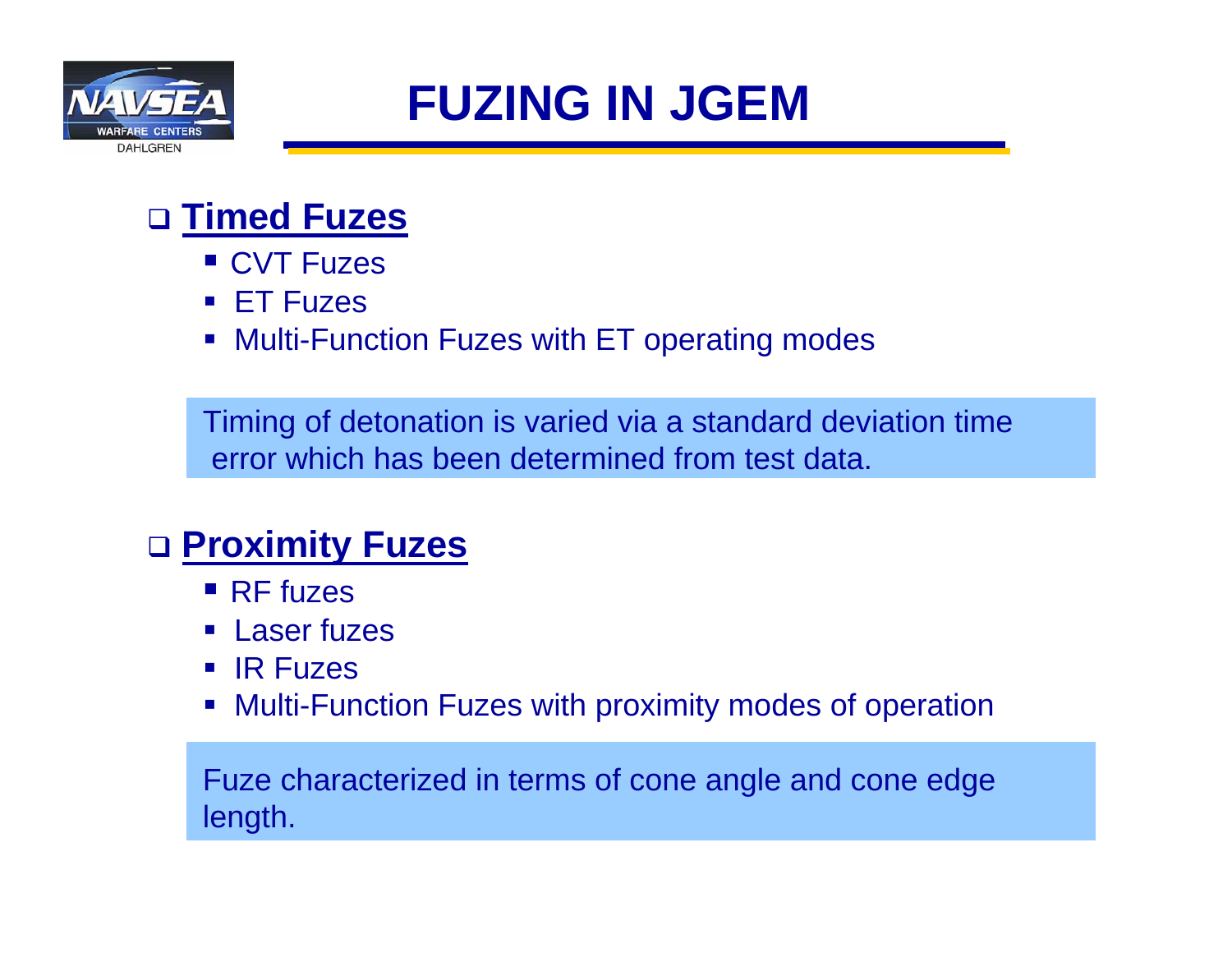

- 3-D Animation using SIMDIS
	- Will allow display of JGEM engagement actions
		- o Firing ship movements
		- o Threat boat movements
		- o Projectile impacts and/or detonations
	- **Allows extensive manipulation of developed images**
- NSWCDD fragmentation visualization tool
	- **Program can be modified to display JGEM engagement** actions
		- o Firing ship movements
		- o Threat boat movements
		- o Projectile impacts and/or detonations
- □ Exploring use of other pre-existing visualization tools